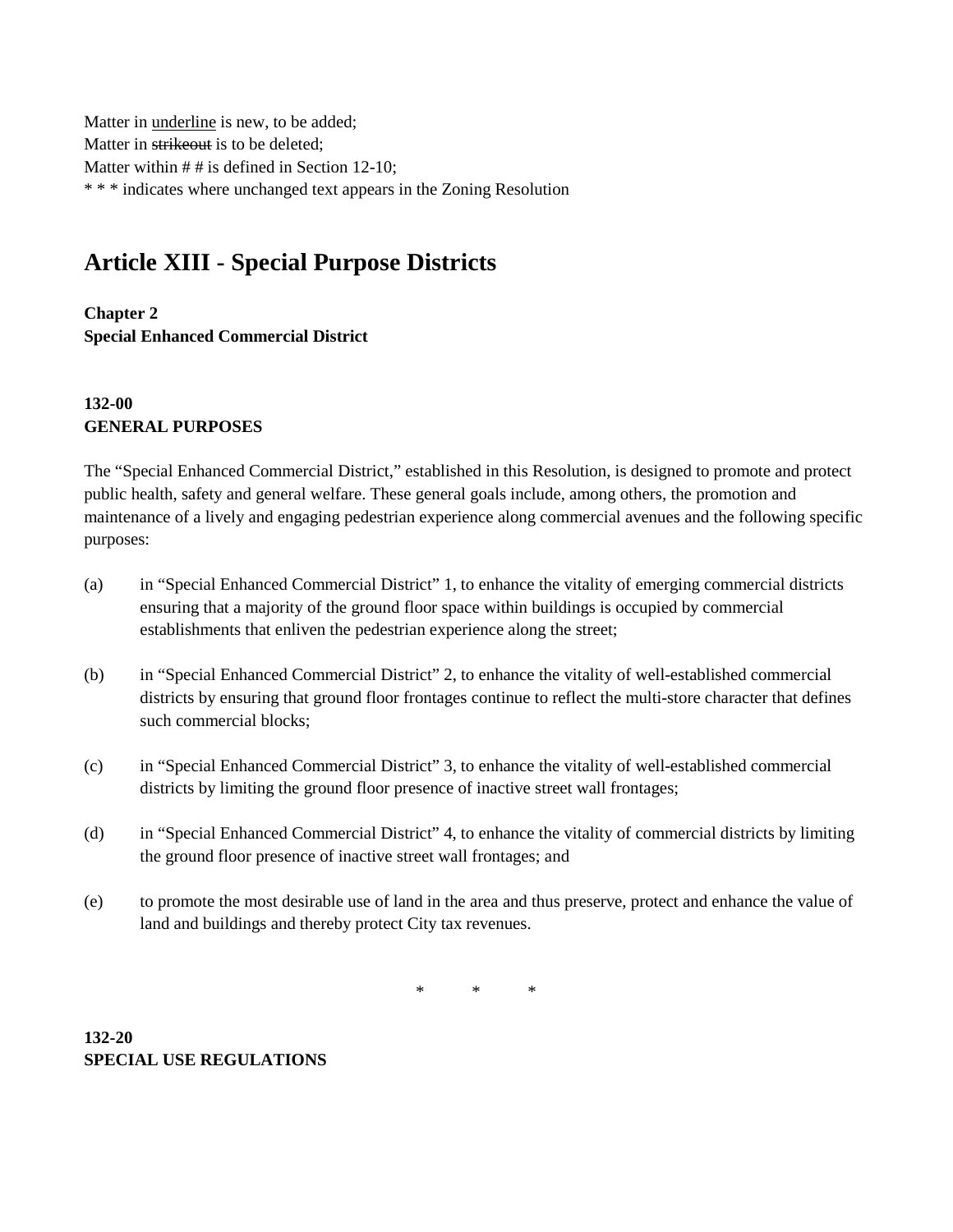\* \* \*

# **132-21 Applicability of Use Regulations**

\* \* \*

In addition, in all #Special Enhanced Commercial Districts#, the applicable special #use# provisions indicated in the table in Section 132-13 shall not apply to any #community facility building# used exclusively for either a #school#, as listed in Use Group 3, or a house of worship, as listed in Use Group 4.

\* \* \*

#### **132-22 Mandatory Ground Floor Uses**

In the applicable #Special Enhanced Commercial Districts# indicated in the table in Section 132-13 (Applicability of Special Use, Transparency and Parking Regulations), the following provisions shall apply to the #ground floor level street walls# of #buildings# fronting along a #designated commercial street#. For #buildings# fronting along multiple #streets#, the required percentage of #ground floor level street wall# allocated to certain #uses#, as set forth in this Section, shall apply only to the portion of the #building's ground floor level# fronting upon a #designated commercial street#.

#### (a) Minimum percentage of #commercial uses#

Mandatory #commercial use# regulations shall apply to an area of a #building's ground floor level# defined by an aggregate width equal to at least 50 percent of a #building's street wall# along a #designated commercial street# and a depth equal to at least 30 feet, as measured from the #street wall# along the #designated commercial street#. Such an area on the #ground floor level# shall be occupied by #commercial uses# listed in Use Groups 5, 6A, 6C excluding banks and loan offices, 7B, 8A, 8B or 9A.

\* \* \*

#### (c) Other permitted #uses#

In the applicable #Special Enhanced Commercial Districts#, the following #uses# Type 1 lobbies, entrances and exits to #accessory# parking facilities and entryways to subway stations, where applicable, shall be permitted on the #ground floor level# of a #building# along a #designated commercial street#, in accordance with the provisions of Section 37-33 (Maximum Width of Certain Uses). only as follows:

(1) #residential# lobbies, and an associated vertical circulation core, shall be permitted on the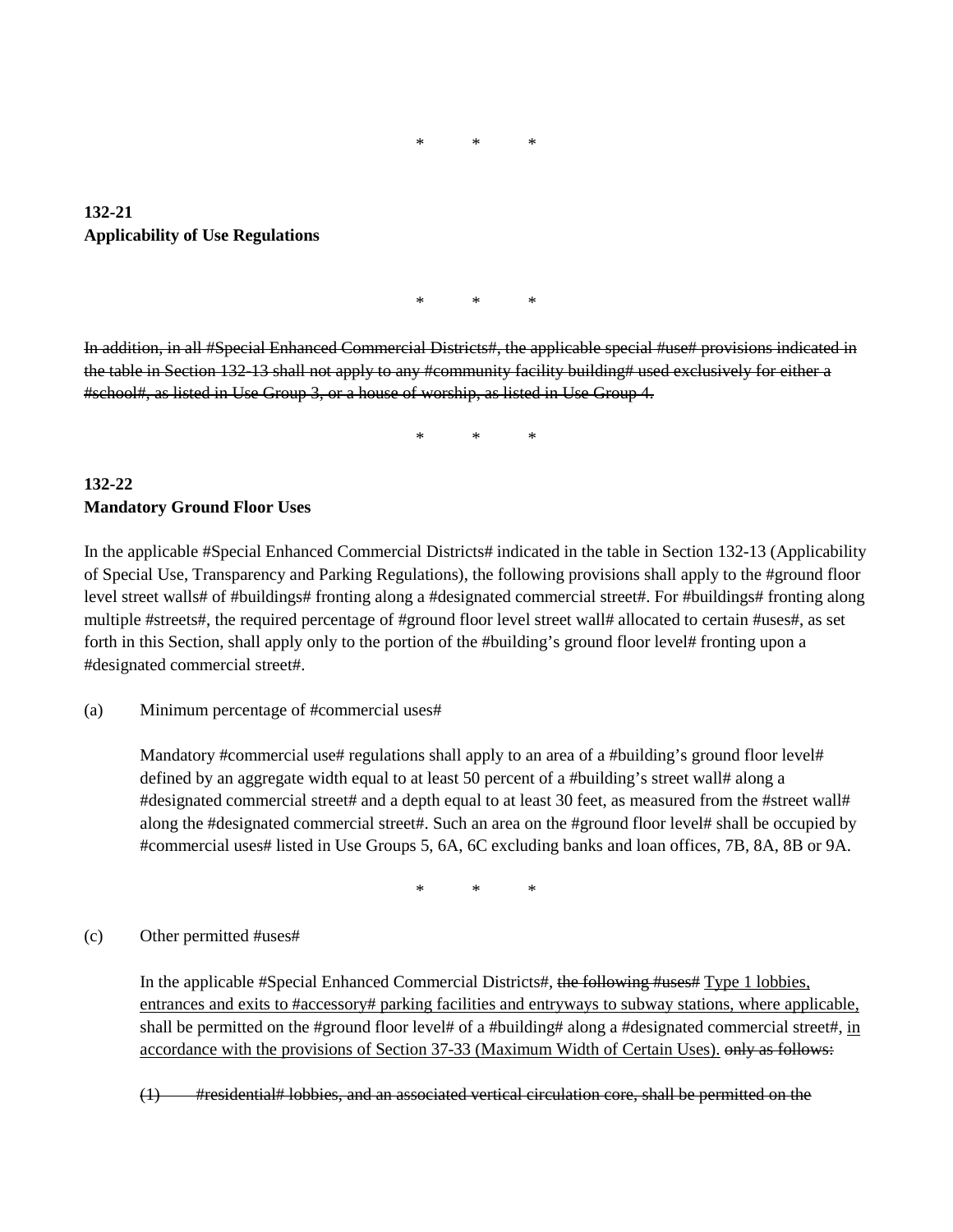#ground floor level#, provided that such lobbies comply with the maximum width provisions of paragraph (c) of Section 132-24 (Maximum Width Restrictions). In addition, the 30 foot depth requirement for #commercial uses# set forth in paragraph (a) of this Section, where applicable, may be encroached upon where necessary to accommodate a vertical circulation core associated with such #residential# lobby; and

 $(2)$  #accessory# off-street parking spaces and entrances and exits shall be permitted on the #ground floor level#, provided that such off-street parking spaces and associated entrances and exits comply with the provisions of Section 132-40 (SPECIAL PARKING REGULATIONS).

# **132-23 Minimum Number of Establishments**

In the applicable #Special Enhanced Commercial Districts# indicated in the table in Section 132-13 (Applicability of Special Use, Transparency and Parking Regulations), the following provisions shall apply to the #ground floor level# of all #buildings# with #street# frontage along a #designated commercial street#.

For #zoning lots# with a #lot width# of 50 feet or more, as measured along the #street line# of the #designated commercial street#, a minimum of two non-#residential# establishments shall be required for every 50 feet of #street# frontage. In addition, each such #ground floor level# establishment shall comply with the minimum depth requirements of Section 37-32 (Ground Floor Depth Requirements for Certain Uses). have an average depth equal to at least 30 feet, as measured from the #street wall# along the #designated commercial street#. However, such depth requirement may be reduced where necessary in order to accommodate a vertical circulation core associated with a #residential# lobby.

# **132-24 Maximum Street Wall Width**

In the applicable #Special Enhanced Commercial Districts# indicated in the table in Section 132-13 (Applicability of Special Use, Transparency and Parking Regulations), the following provisions shall apply to the #ground floor level# of all #buildings# with #street# frontage along a #designated commercial street#.

(a) Banks and loan offices

In the applicable #Special Enhanced Commercial Districts#, within 30 feet of a #building's street wall# along a #designated street#, the maximum #street wall# width of a bank or loan office, as listed in Use Group 6C, on a #ground floor level# shall not exceed 25 feet.

(b) Other non-#residential# establishments

In the applicable #Special Enhanced Commercial Districts#, the maximum #street wall# width of any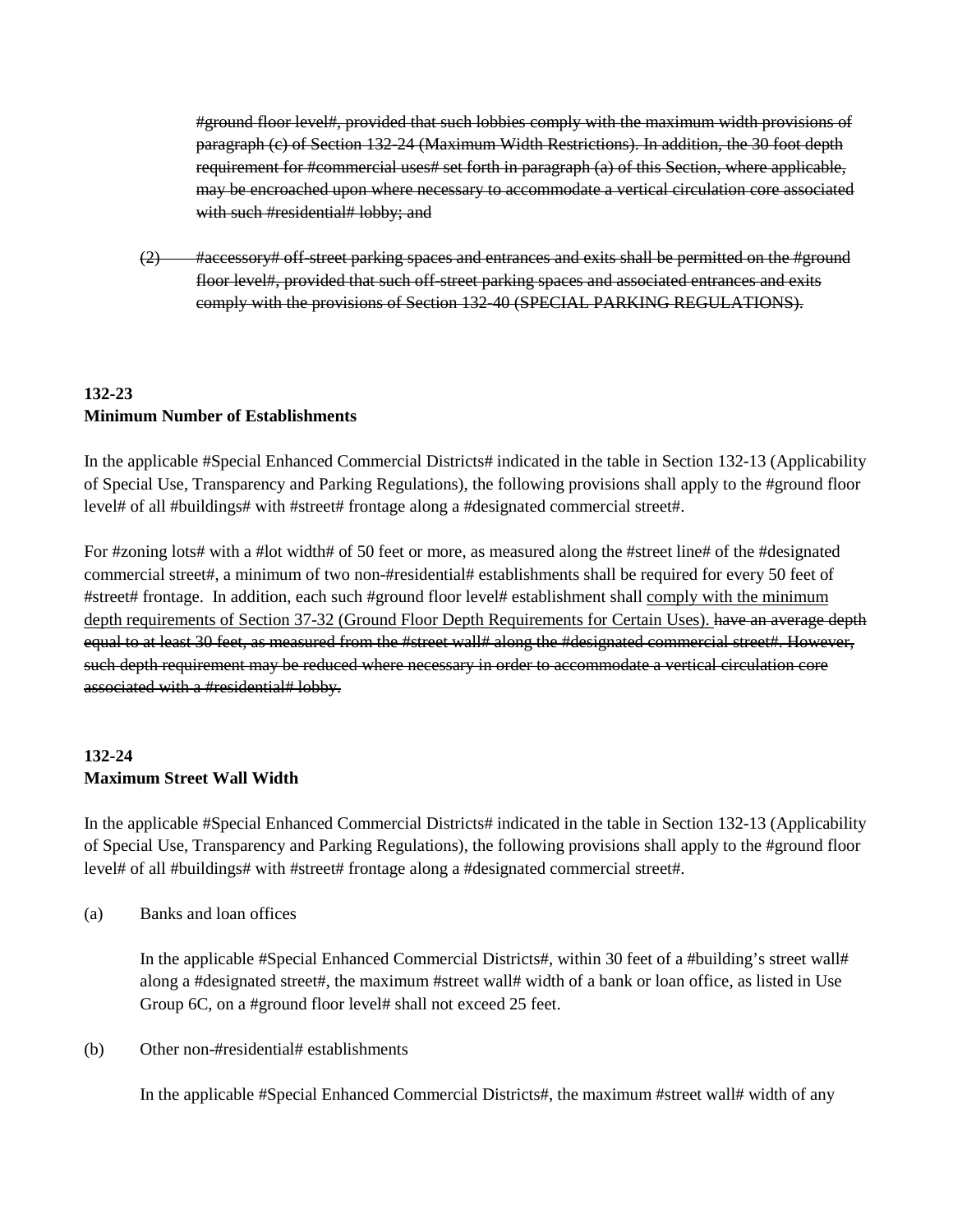non-#residential ground floor level# establishment, other than a bank or loan office, shall not exceed 40 feet, as measured along the #street line# of a #designated commercial street#.

(c) #Residential# lobbies

In the applicable #Special Enhanced Commercial Districts#, the maximum #street wall# width of any #ground floor level residential# lobby shall not exceed 25 feet, as measured along the #street line# of a #designated commercial street#.

#### **132-30 SPECIAL TRANSPARENCY REGULATIONS**

The special transparency regulations of this Section, inclusive, shall apply to #buildings# in the #Special Enhanced Commercial Districts# indicated in the table in Section 132-13 (Applicability of Special Use, Transparency and Parking Regulations), except as otherwise provided in Section 132-31.

### **132-31 Applicability of Transparency Regulations**

In #Special Enhanced Commercial Districts#, the special transparency provisions indicated in the table in Section 132-13 shall apply to #developments# and to #buildings enlarged# on the #ground floor level#, where such #ground floor level# fronts on a #designated commercial street#, except that such provisions shall not apply:

- (a) to #zoning lots# in #Commercial Districts# with a width of less than 20 feet, as measured along the #street line# of a #designated commercial street#, provided such #zoning lots# existed on:
	- (1) November 29, 2011, for #Special Enhanced Commercial District# 1;
	- (2) June 28, 2012, for #Special Enhanced Commercial Districts# 2 and 3; and
	- (3) October 11, 2012, for #Special Enhanced Commercial District# 4;
- (b) to any #community facility building# used exclusively for either a #school#, as listed in Use Group 3, or a house of worship, as listed in Use Group 4; and
- $\left(\frac{e}{e}\right)$  in #Special Enhanced Commercial Districts # 1 and 4, to #buildings # in #Residence Districts # where the #ground floor level# contains #dwelling units# or #rooming units#.

### **132-32 Ground Floor Level Transparency Requirements**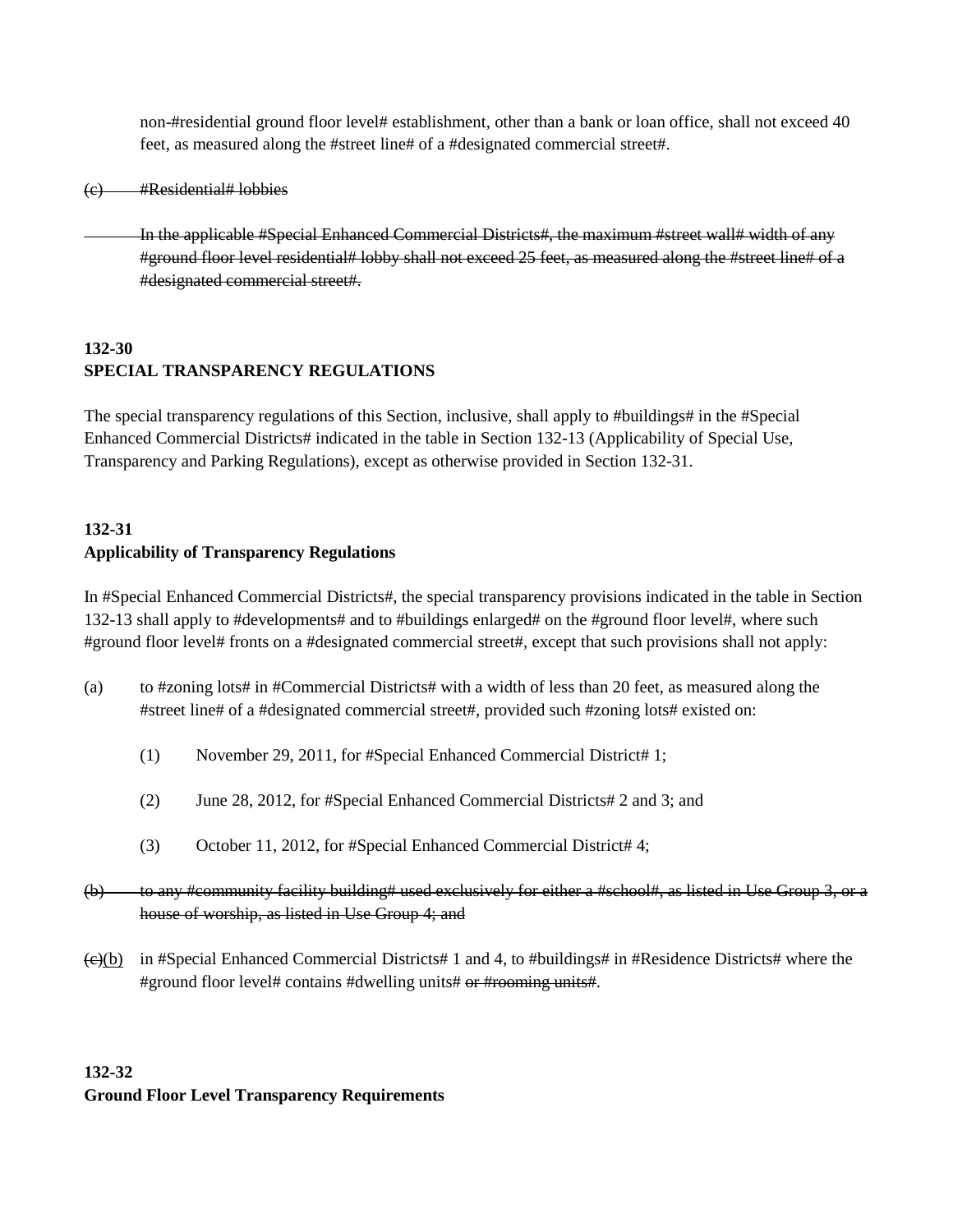In the applicable #Special Enhanced Commercial Districts#, as indicated in the table in Section 132-13 (Applicability of Special Use, Transparency and Parking Regulations), the special transparency regulations of this Section 37-34 (Minimum Transparency Requirements) shall apply to the #ground floor level street walls# of #buildings# fronting along a #designated commercial street#. For #buildings# fronting along multiple #streets#, the required percentage of #ground floor level street wall# allocated to transparent materials, as set forth in this Section, shall apply only to the portion of the #building's ground floor level# fronting upon a #designated commercial street#.

The #ground floor level street wall# shall be glazed with transparent materials which may include #show windows#, transom windows or glazed portions of doors. Such transparent materials may be provided anywhere on such #ground floor level street wall#, except that:

- (a) transparent materials shall occupy at least 50 percent of the surface area of such #ground floor level street wall# between a height of two feet and 12 feet, or the height of the ground floor ceiling, whichever is higher, as measured from the adjoining sidewalk. Transparent materials provided to satisfy such 50 percent requirement shall:
	- (1) not begin higher than 2 feet, 6 inches, above the level of the adjoining sidewalk, with the exception of transom windows, or portions of windows separated by mullions or other structural dividers; and
	- (2) have a minimum width of two feet; and
- (b) the maximum width of a portion of the #ground floor level street wall# without transparency shall not exceed ten feet.

However, where an entrance to an off-street parking facility is permitted on a #designated commercial street# in accordance with the provisions of Section 132-43 (Curb Cut Requirements), the transparency requirements of this Section shall not apply to the portion of the #ground floor level street wall# occupied by such entrance.

# **132-40 SPECIAL PARKING REGULATIONS**

\* \* \*

# **132-42 Locations of Parking Spaces**

In the applicable #Special Enhanced Commercial Districts#, as indicated in the table in Section 132-13 (Applicability of Special Use, Transparency and Parking Regulations), the following provisions shall apply to the ground floor of all #buildings# with #street# frontage along a #designated commercial street#.